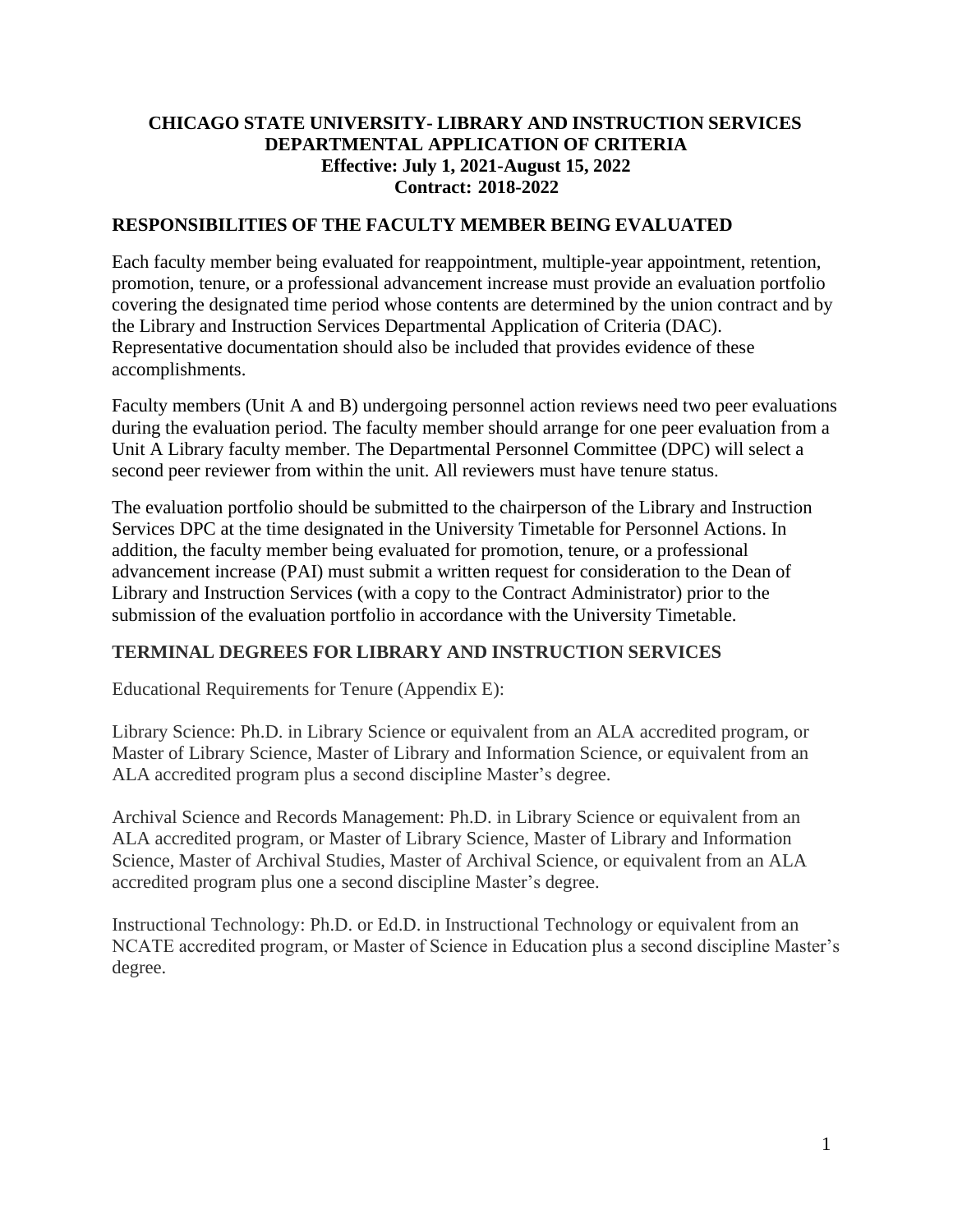#### **I. DEPARTMENT PERSONNEL COMMITTEE (DPC)**

**Composition and Duties of the Committee:** Members of the DPC shall be selected according to the procedures delineated in the Library and Instruction Services Bylaws. The chair of the DPC will be elected by the committee members.

The DPC shall review materials submitted by the faculty members seeking retention, promotion, or tenure, and provide recommendations based on those materials to the Chair. The University timetable specifies the appropriate dates for the completion of these activities.

## **II. EVALUATION**

#### **A. Period of evaluation**

The portfolio should only contain material for the period under evaluation. The evaluation period for retention shall be the period since the beginning of the employee's last evaluation for retention, with the exception that employees in their second year of employment in the bargaining unit shall have their entire period of employment evaluated. If the faculty member is being evaluated *for retention, the portfolio should contain material since the last retention evaluation. If the faculty member is being evaluated for promotion, the portfolio should contain material reflecting the entire evaluation period since the last promotion. However, if the faculty member is being considered for tenure, the portfolio should contain cumulative information* that is reflective of her or his entire period of service to the University as a tenure track faculty member. The PAI portfolio must contain material over the previous five years. Portfolios for multiple years should be organized as a single portfolio and not organized by year.

#### **B. Materials for Review**

All Unit A faculty members wishing to be evaluated for retention, tenure, promotion, or PAI shall prepare an evaluation portfolio, which should contain copies of the current DAC and all relevant past DACs, yearlong assignments, current curriculum vita, peer evaluations, and any materials the faculty member deems to be appropriate evidence of his/her performance in the three areas of evaluation: performance of primary duties, research/creative activity, and service.

All Unit A faculty will document participation in a professional development activity/activities within the evaluation period that contribute/s to course development and improvement of teaching/primary duties, to improvement of research/creative activity, or to service.

Activities include but are not limited to participation in short courses, conferences, and workshops, and other related, educational experiences and events. These may be virtual or face-to-face experiences/events.

All Unit B faculty members wishing to be evaluated for retention shall prepare an evaluation portfolio, which should contain copies of the current DAC and all relevant past DACs, yearlong assignments, current curriculum vita, peer evaluations, and any materials the faculty member deems to be appropriate evidence of his/her performance in the sole area of primary duties.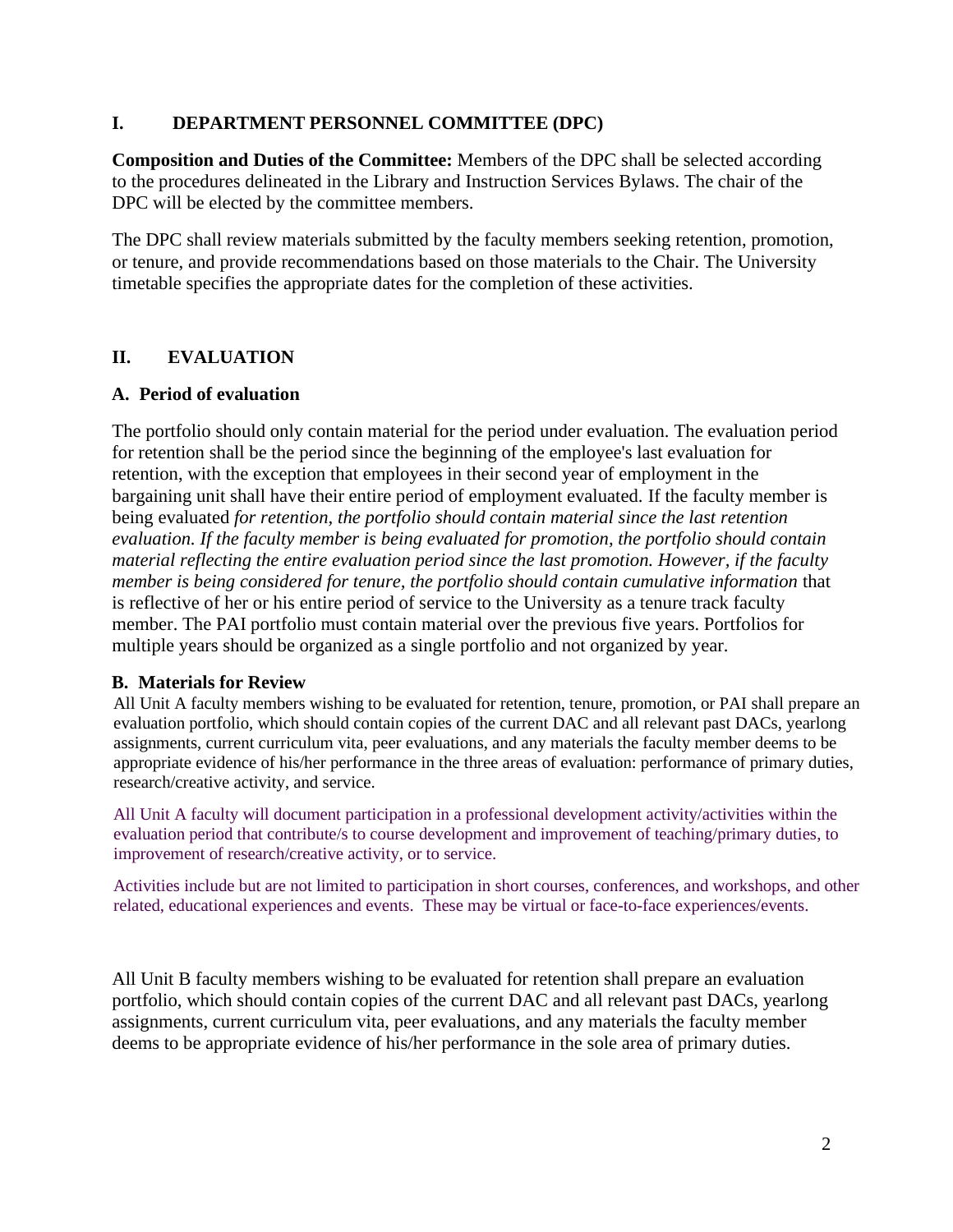#### **C. Areas of Evaluation**

## **Unit B Faculty (Temporary Faculty Members)**

Library and Instruction Services will evaluate Unit B faculty in one area - performance of primary duties. Lecturers will be evaluated in the area of primary duties according to the procedures delineated in Article 33.1 of the Union Contract and in the sections of the Library and Instruction Services DAC that pertain to evaluation guidelines and performance standards for primary duties. No Lecturer shall be evaluated until she/he has completed one full academic term of service at the University.

## **Unit A Faculty (Tenured/Tenure Track Faculty Members)**

Unit A faculty members will be evaluated in three areas: performance of primary duties, research/creative activity, and service based on the following:

Performance of Primary Duties is the most important of the three areas

Research/Creative Activities and Service Activities are of secondary importance.

Advancement or successful retention is not possible unless the appropriate level of performance in each of the three areas is met.

#### **D. Methods of Evaluation**

#### **Unit B Faculty (Temporary Faculty Members)**

1) Evaluation of employees on Lecturer appointments shall consist of a review of the following by the Department Chair and the Dean where applicable:

a. Any materials required by the statement of Departmental Application of Criteria in the area primary duties;

b. Any additional materials the employee submits as evidence of the effectiveness of her/his primary duties;

c. Materials in the employee's personnel file.

d. Additional documentation of the materials specified in a., b., and c. above, as requested by the Department Chair.

2) Following review of the documents, the Department Chair and the Dean shall each write an evaluation of the employee's primary duties. The evaluations shall state whether and why the employee's degree of effectiveness in primary duties has been unsatisfactory, satisfactory, or highly effective, with reference to the performance standards specified in the appropriate Departmental Application of Criteria.

Upon the request of the employee, a conference shall be held between the Chair and the employee to discuss the written evaluation.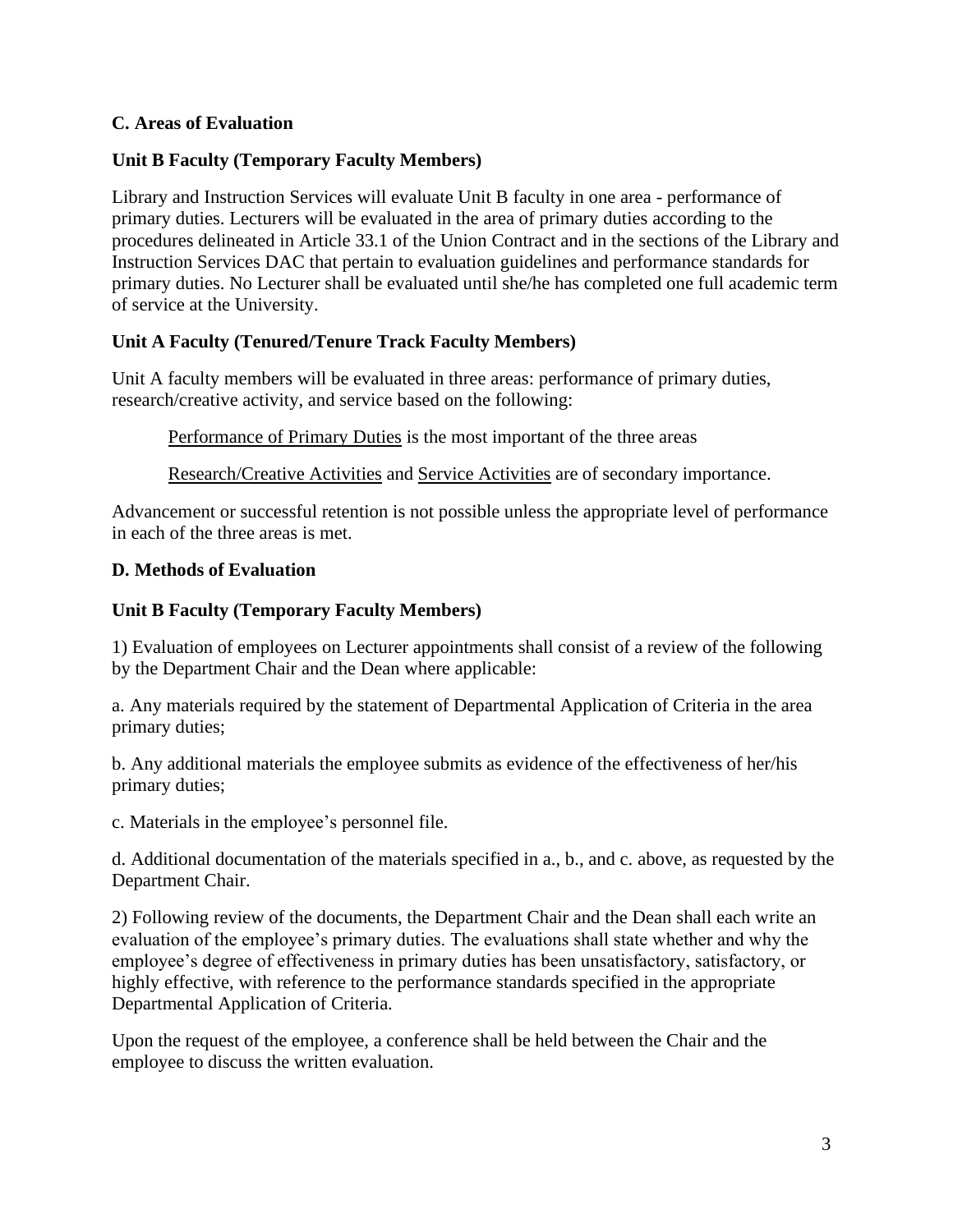3) If an employee's performance is judged unsatisfactory, the Department Chair and/or Dean, as appropriate, shall provide written reasons, based on the statement of Departmental Application of Criteria. The employee may forward the decision of the Chair and/or Dean to the Union Chapter President who shall notify the Provost to initiate the selection process for review by an appeals committee. The Appeals Committee shall be composed of three bargaining unit members from Unit A and/or Unit B: one member selected by the employee, one member selected by the Chair, and the third by the two members selected. The Appeals Committee shall select a Chair and operate under procedures agreed to by the Union Chapter President and the Contract Administrator, within 30 calendar days of ratification of the current Contract. The recommendations of the Department Chair and/or Dean and the Appeals Committee, if applicable, and the materials submitted by the employee shall be forwarded to the appropriate Vice President for final review and evaluation.

4) A copy of the evaluations shall be sent to the employee. The employee may attach a written response to the evaluation statements for inclusion in the employee's personnel file.

5) A satisfactory evaluation of a Lecturer shall not constitute a promise of future employment. Future employment opportunities shall be governed by the provisions of Article 30.

## **Unit A Faculty (Tenured/Tenure Track Faculty Members)**

1. The Department Personnel Committee (DPC) shall discuss and evaluate each candidate using the Library and Instruction Services Departmental Application of Criteria (DAC).

2. The DPC shall evaluate the materials submitted in the evaluation portfolio as supporting evidence of primary duties as these duties are outlined on the faculty member's official Assignment of Duties form.

3. The DPC shall review and discuss the documentation submitted by the candidate as evidence of research and/or creative activity.

4. The DPC shall review and discuss the documentation submitted by the candidate as evidence of service.

5. The DPC may invite the candidate, the Chair, the Dean of the Library and/or department bargaining unit members to come to a committee meeting to explain/discuss the candidate's activities in the areas of primary duties, research/creative activity, and/or service. These invited guests do not participate in the vote nor are they present during the voting process.

6. The DPC shall vote by secret ballot to determine its recommendation for each personnel action; the committee will then forward its recommendation, reasons, and the portfolio materials to the Chair in accordance with the University Timetable for Personnel Actions.

7. The Chair will review the committee's recommendation, the portfolio materials, and, if desired, any other materials as specified in the union contract, and then complete her/his evaluation of the candidate and forward all materials to the Dean of the Library in accordance with the University Timetable for Personnel Actions.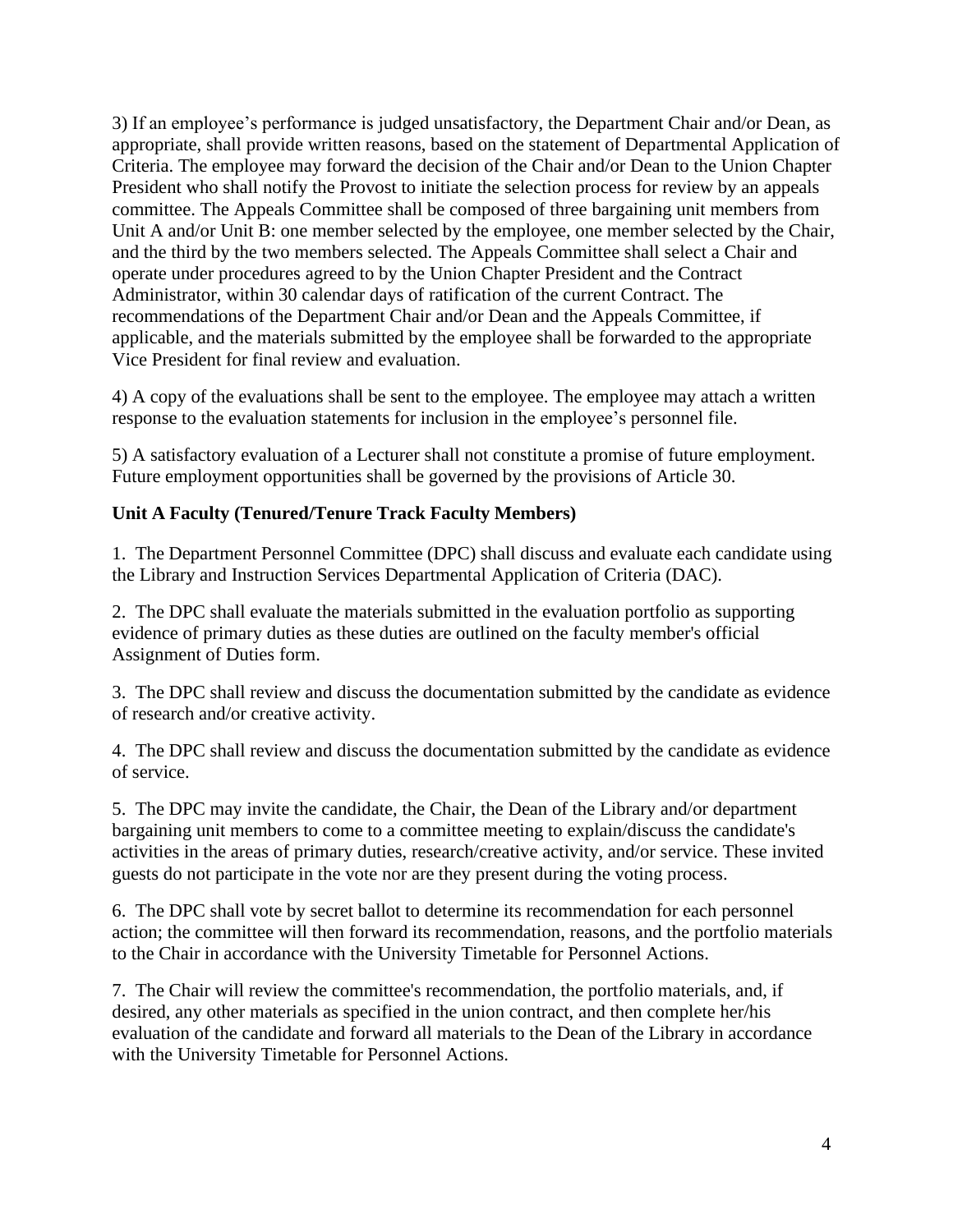8. The Dean will complete her/his review and then forward all materials to the appropriate University Vice-President in accordance with the University Timetable for Personnel Actions.

9. The candidate will receive copies of all personnel decisions and will have an opportunity to appeal any decision, as specified in the union Contract and personnel action timetable.

10. Should errors be made by the University administration, the applicant will not be penalized.

# **E. Annual Evaluation of Tenured Faculty**

The annual evaluation for tenured faculty not being considered for promotion or PAI is a process to evaluate each faculty member's work performance and accomplishments. The evaluation shall consist of the review by the Department Chair of the required material and other professionallyrelated materials, including work in progress done since the last evaluation. Faculty will be evaluated in the areas of teaching, research, and service using the standards of Exemplary and Adequate as specified in each Departmental Application of Criteria.

The evaluation shall include:

(a) Materials submitted by the faculty member to substantiate performance in each of the areas of teaching/primary duties, research/creative activity and service; and

(b) Materials in the faculty member's personnel file.

(c) Beginning Spring 2021 and continuing thereafter, the evaluation materials will be submitted to follow a biennial pattern: Year 1 (beginning Spring 2021), a summary of work in each area (teaching-performance of primary duties/research-creative activity/service), specifically referencing the requirements of the departmental application of criteria, and following 19.4.c.1.b; and Year 2 (beginning Spring 2022), a portfolio with complete documentation to substantiate performance under 19.4.c.1.b. In either year, the Department Chair and Dean may request additional documentation.

The evaluation shall consist of the review by the Department Chair of the required material and other professionally related materials, including work in progress done since the last evaluation. (Contract, 19.4.c. (1)

An **ADEQUATE** evaluation will require the following:

- 1. Effective level of performance in primary duties
- 2. Satisfactory level of performance in research/creative activities
- 3. Satisfactory level of performance in service.

An **EXEMPLARY** evaluation will require the following:

1. Superior in primary duties as defined for the tenure level

2. Highly effective level of performance in research/creative activities and effective level of performance in service **OR**

3. Highly effective level of performance in service and effective level of performance in research/creative activities.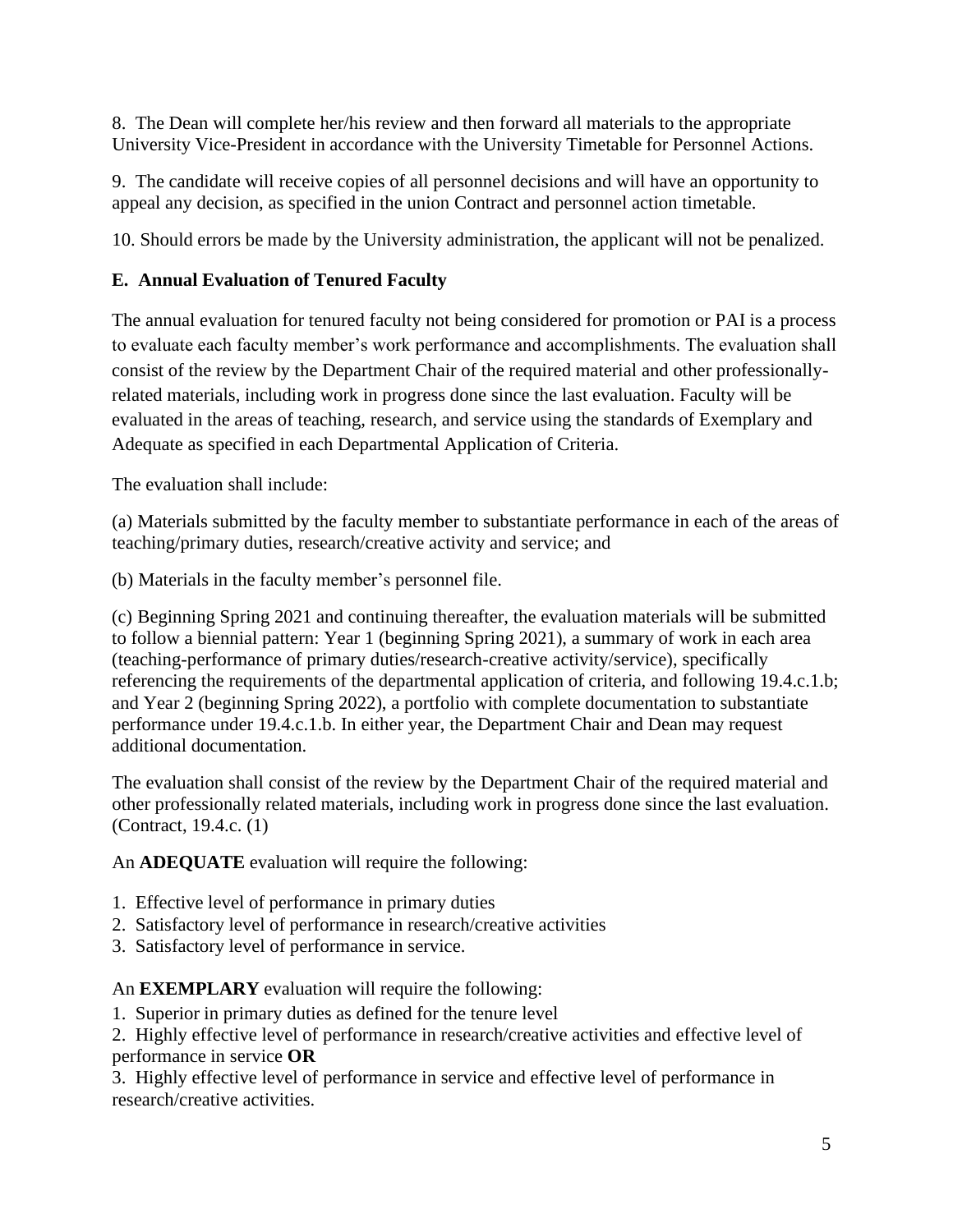Details for evaluating performance can be found in the appropriate sections of the DAC. If the designated criteria are not met, faculty members will be subject to the stipulations of the Contract in 19.4.c (3).

# **III. EVALUATION GUIDELINES FOR PRIMARY DUTIES**

#### **A. Areas of Consideration in Evaluating Effectiveness of Performance**

"Evaluation of an employee's teaching/performance of primary duties will include consideration of the employee's effectiveness in her/his: execution of assigned responsibilities; command of the subject matter or discipline; oral English proficiency as mandated by Illinois statute; ability to organize, analyze and present knowledge or material; ability to encourage and interest students in the learning process; and in student advisement, counseling and direction of individual activities." (*Contract* 2010-2015, 19.3.d (1)-p.48).

The scope of primary duties performed by the Library and Instruction Services resource professional faculty is diverse and varies according to assignments, individual expertise, and professional background and training. Duties may include, but are not limited to, assignments in the various areas of academic librarianship (reference, cataloging, etc.), archives and records management, media and instructional technology, or information systems and standards. Activities described in the portfolio narrative should demonstrate the achievements of the candidate for the personnel action. Supporting evidence should clearly identify the faculty member and her/his specific contribution(s) or achievement(s).

Resource professionals may be engaged in formal and informal instruction, such as lectures, seminars, and workshops. Resource professionals may teach in the Library's instruction program and will be assigned CUEs commensurate with their expected output. Resource professionals may teach credit-bearing courses in fields or areas in which they have expertise. If such courses are not considered as part of their primary duties, they must not interfere with the execution of primary duties.

#### **B. Relative Importance**

Duties which are delineated on the official Assignment of Duties form shall be considered the most important and the basis for evaluation of primary duties.

#### **C. Activities**

A variety of activities and materials is indicated because of the diversity of primary duties performed by unit resource professionals. Performance may be evidenced by, but is not limited to, the following activities that are listed and assigned to the faculty member on the annual Assignment of Duties form:

- 1. Program planning, evaluation, and assessment (list specified area)
- 2. Supervision and training
- 3. Acquisitions
- 4. Cataloging and classification of information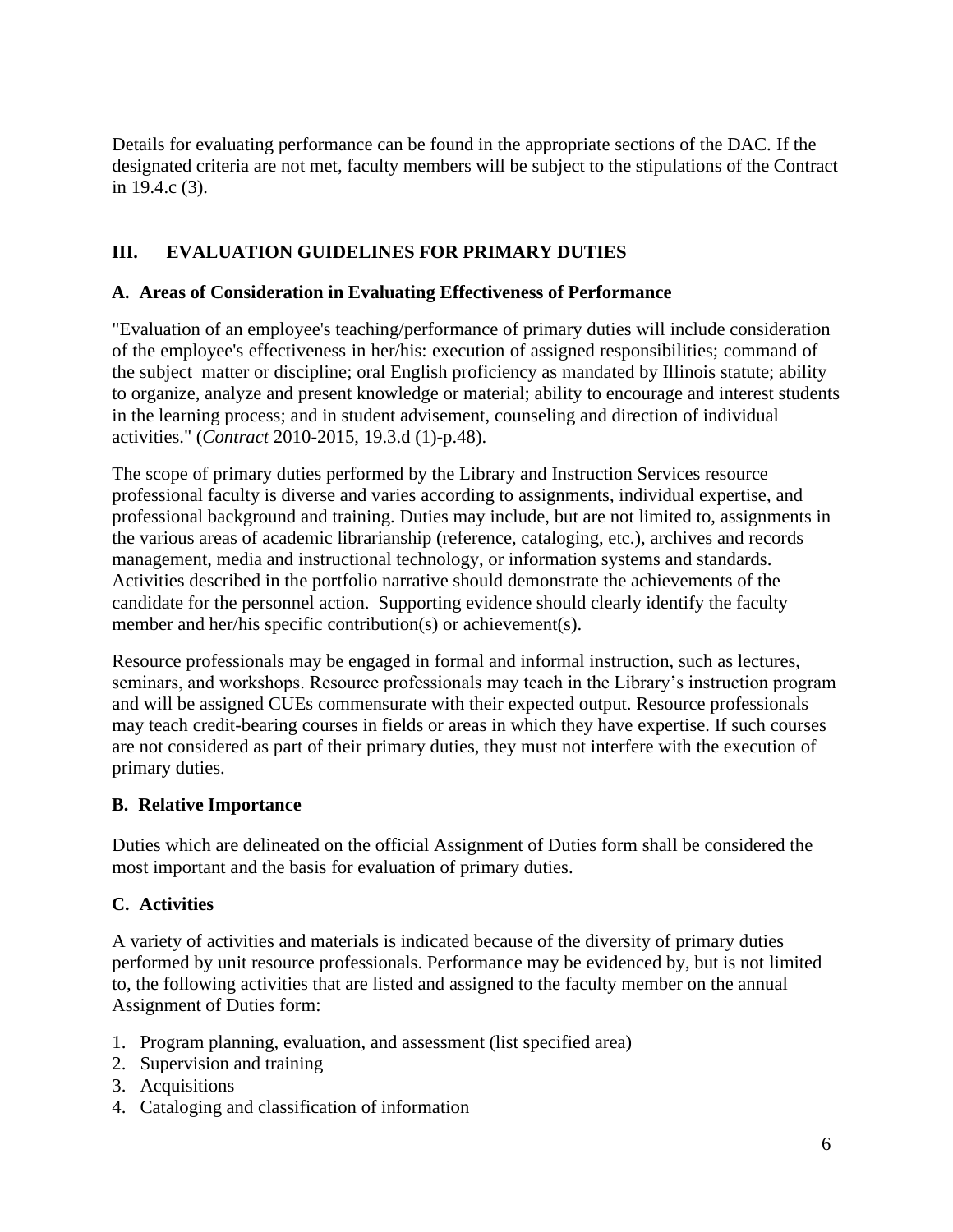- 5. Database development and maintenance
- 6. Instruction
- 7. Development and production of materials
- 8. Collection Development
- 9. Access Services
- 10. Reference Services
- 11. Liaison (list subject responsibilities)
- 12. Library and Instruction Services website content development and maintenance

# **D. Materials**

Materials that demonstrate achievement or contribution, or that support performance of primary duties may be evidenced by, but are not limited to, the following:

- 1. Awards, honors, and commendations for performance of primary duties
- 2. Bibliographies and research/subject guides
- 3. Correspondence attesting to performance or results
- 4. Evaluations by professional peers
- 5a. Evaluative statements from current or former clients or patrons

5b. If applicable, a summary, interpretation statement regarding student evaluations will be provided by the appropriate administrator

- 6. Original informational handouts
- 7. Original instructional/training materials
- 8. Manuals
- 9. Reports and records
- 10. Scripts
- 11. Statistics and data analysis
- 12. Videos and media productions
- 13. Work schedules and plans
- 14. Screenshots
- 15. PowerPoints for instruction
- 16. Spreadsheets

The specific materials to be evaluated by the designated peer reviewers shall be identified and provided to them by the candidate prior to submission of the evaluation portfolio to the DPC. The peer reviewers shall submit their evaluation using the "Library and Instruction Services Primary Duties Peer Evaluation Form."

# **E. Professional Development in the Area of Primary Duties**

Professional development activities for professional improvement include but are not limited to participation in short courses, conferences, workshops, webinars/seminars, attendance at professional meetings or discussion fora, advanced study, certificate programs, attainment of additional degrees **related to primary duties**, sabbaticals, fellowships, self-training in new technologies or software or methods, and other primary-duty-related educational experiences. Documentation of participation must be provided for consideration. A written account of literature and/or Internet or other research or self-training completed that deepen knowledge or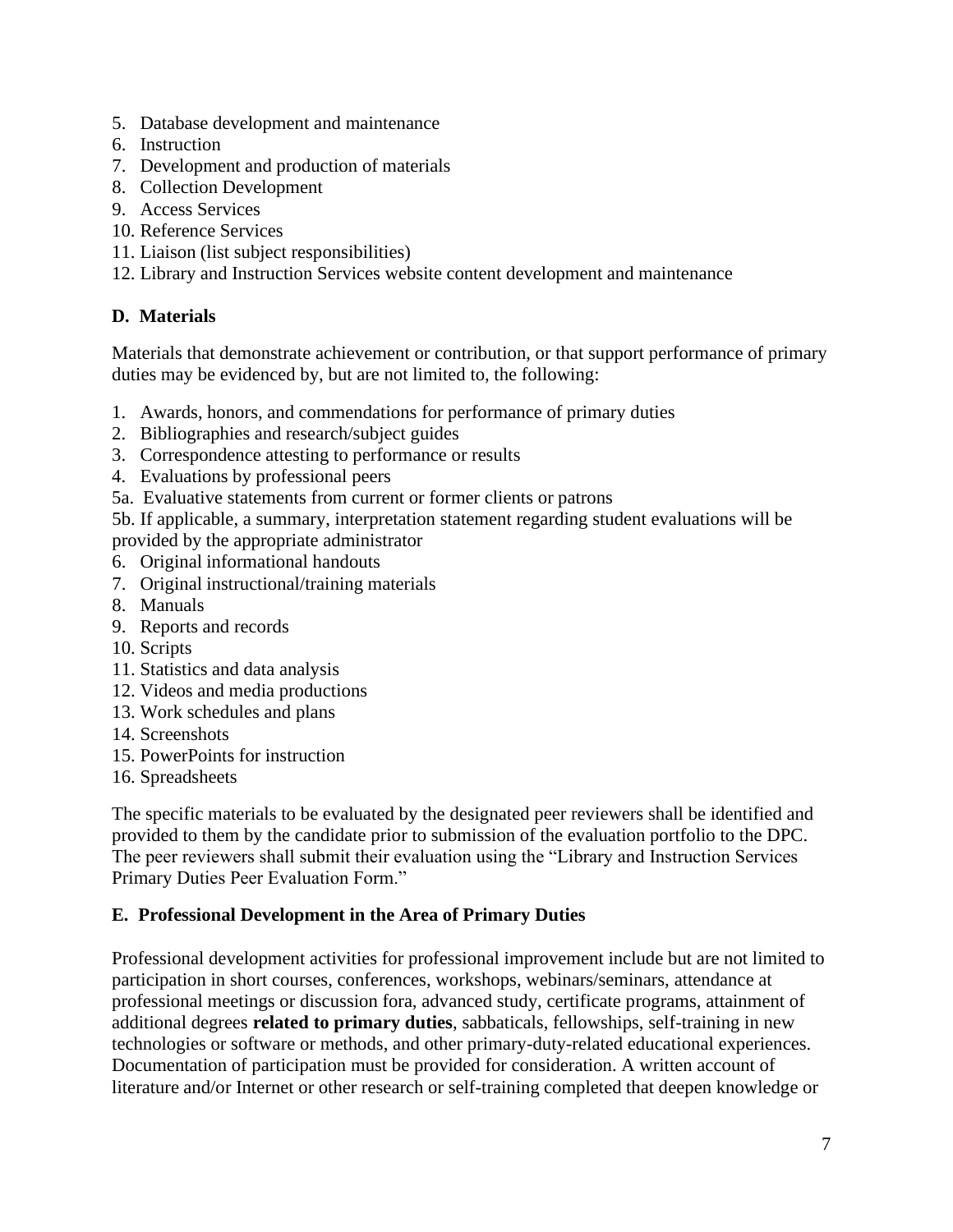broaden expertise in an area of primary duties is also acceptable. The following are example materials:

1. Documentation of participation in a short course, conference session, workshop, webinar/seminar, or similar activity.

2. Evidence of attendance at a conference, meeting of a professional organization, forum, or similar event.

3. Evidence of advanced study, new or renewed certification, attainment of an additional degree, or participation in a fellowship program.

4. Evidence of self-training in new technologies, software, or methods.

5. A written account of literature and/or Internet or other research completed in a subject area relevant to primary duties.

A summary of any professional development activities that contribute to improvements in primary duties areas should be included in the portfolio with documentation.

## **F. Performance Standards for Primary Duties**

Based on documented evidence presented for the criteria listed below (including peer evaluations, two for each period of evaluation) the candidate will be judged by the members of the DPC as to whether or not s/he has fulfilled the standard indicated. Each succeeding evaluator may also use the evaluations and comments of the preceding evaluators to reach his/her recommendation. Examination of other materials listed in the union contract is also permitted when appropriate.

A **SATISFACTORY** primary duties evaluation (needed for retention of tenure-track faculty in probationary years 1 and 2, and for annual evaluation of all temporary faculty) will require the following:

1. The candidate demonstrates basic competency in the skills required to complete the assigned tasks, and

2. Shows ability and willingness to perform the job at a higher level.

Samples of materials should reflect satisfactory performance.

An **EFFECTIVE** primary duties evaluation (needed for retention of tenure-track faculty in probationary year 3) will require the following:

1. Candidate meets the requirements for the previous level,

2. Shows increasing understanding of the assigned tasks, and

3. Demonstrates the capacity and willingness to change methods of operation for better efficiency and effectiveness in the job.

Samples of materials should reflect effective performance.

A **HIGHLY EFFECTIVE** primary duties evaluation (needed for retention of tenure-track faculty in probationary year 4, and for promotion to assistant professor) will require the following:

1. The candidate meets the requirements for the previous level,

2. Shows increasingly solid understanding of the assigned tasks, and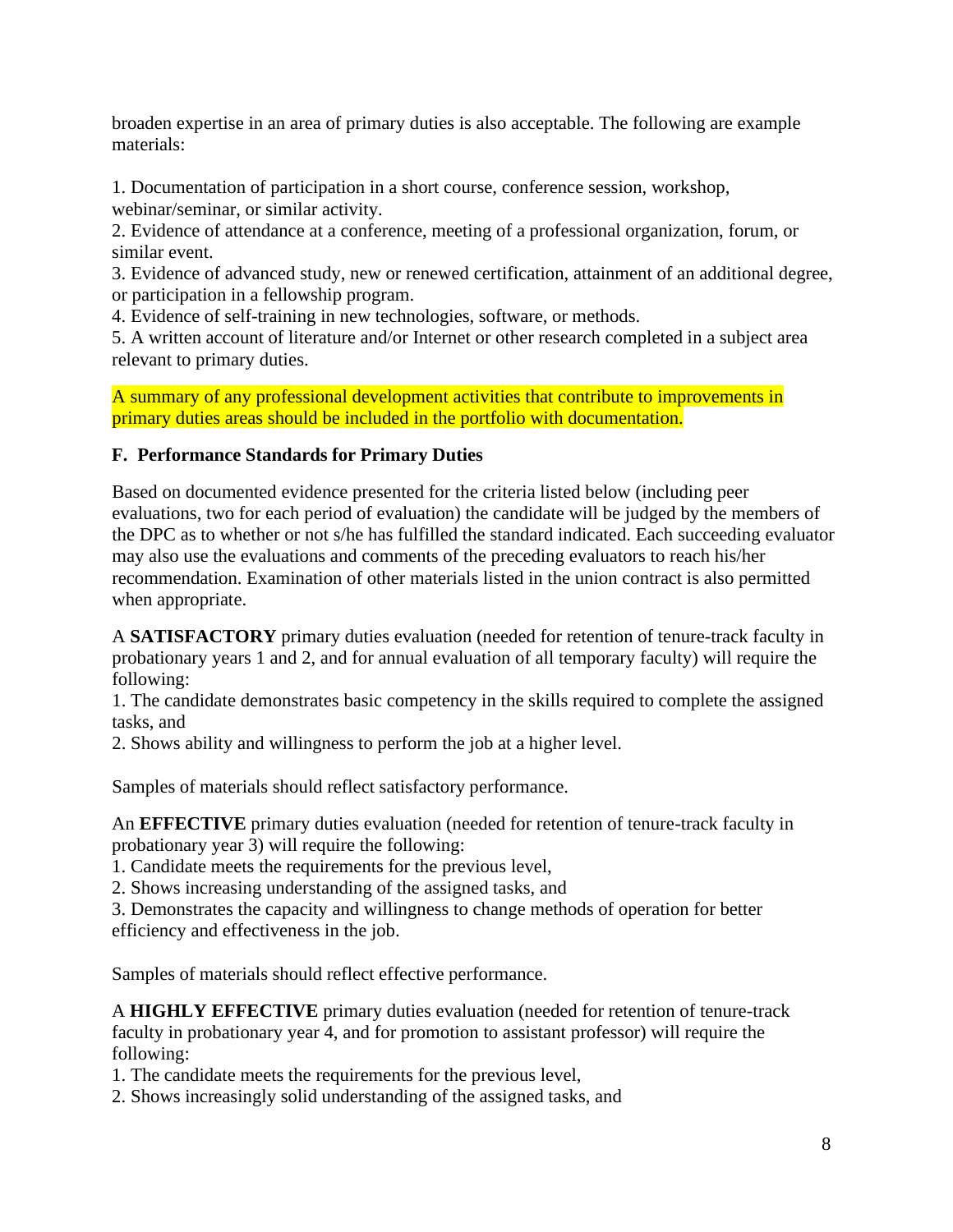3. Contributes significant ideas for improvement in library services or procedures.

Samples of materials should reflect highly effective performance.

A **SIGNIFICANT** primary duties evaluation (needed for retention of tenure-track faculty in probationary year 5) will require the following:

1. The candidate meets the requirements for the previous levels,

2. Shows advanced understanding of the assigned tasks,

3. Demonstrates increased capacity and willingness to change methods of operation for the advancement of departmental goals and operations, and

4. Makes a significant contribution to the planning and implementation of a new or expanded library service.

Samples of materials should reflect significant performance.

A **SUPERIOR** primary duties evaluation (needed for tenure; promotion to associate professor or full professor; and for a professional advancement increase\*) will require the following:

- 1. The candidate meets the requirements for the previous levels,
- 2. Demonstrates mastery of the skills necessary to perform the assigned duties, and
- 3. Takes a leadership role in incorporating changes and system improvements.

Samples of materials should reflect superior performance.

An **EXCEPTIONAL** primary duties evaluation (needed for tenure on the basis of exceptionality; promotion to associate professor or full professor on the basis of exceptionality) will require that:

A candidate for tenure or promotion to associate professor by exception perform at the SUPERIOR level in Primary Duties and SIGNIFICANT in either Research/Creative activities or Service activities. Performance must be at the HIGHLY EFFECTIVE level in the area not chosen for SIGNIFICANT work.

A candidate for promotion to full professor by exception perform at the SUPERIOR level in Primary Duties and SUPERIOR in either Research/Creative activities or Service activities. Performance must be at the SIGNIFICANT level in the area not chosen for SUPERIOR work.

Samples of materials should reflect exceptional performance.

\*A candidate for a professional advancement increase must perform at the SUPERIOR level in Primary Duties and SUPERIOR in either Research/Creative activities or Service activities. Performance must be at the SIGNIFICANT level in the area not chosen for SUPERIOR work.

# **IV. EVALUATION GUIDELINES FOR RESEARCH AND CREATIVE ACTIVITIES**

# **Categories of materials and activities**

No limits are to be placed on the kind of research and/or creative activities engaged in by faculty members, as long as there is a demonstrable relationship between the faculty member's research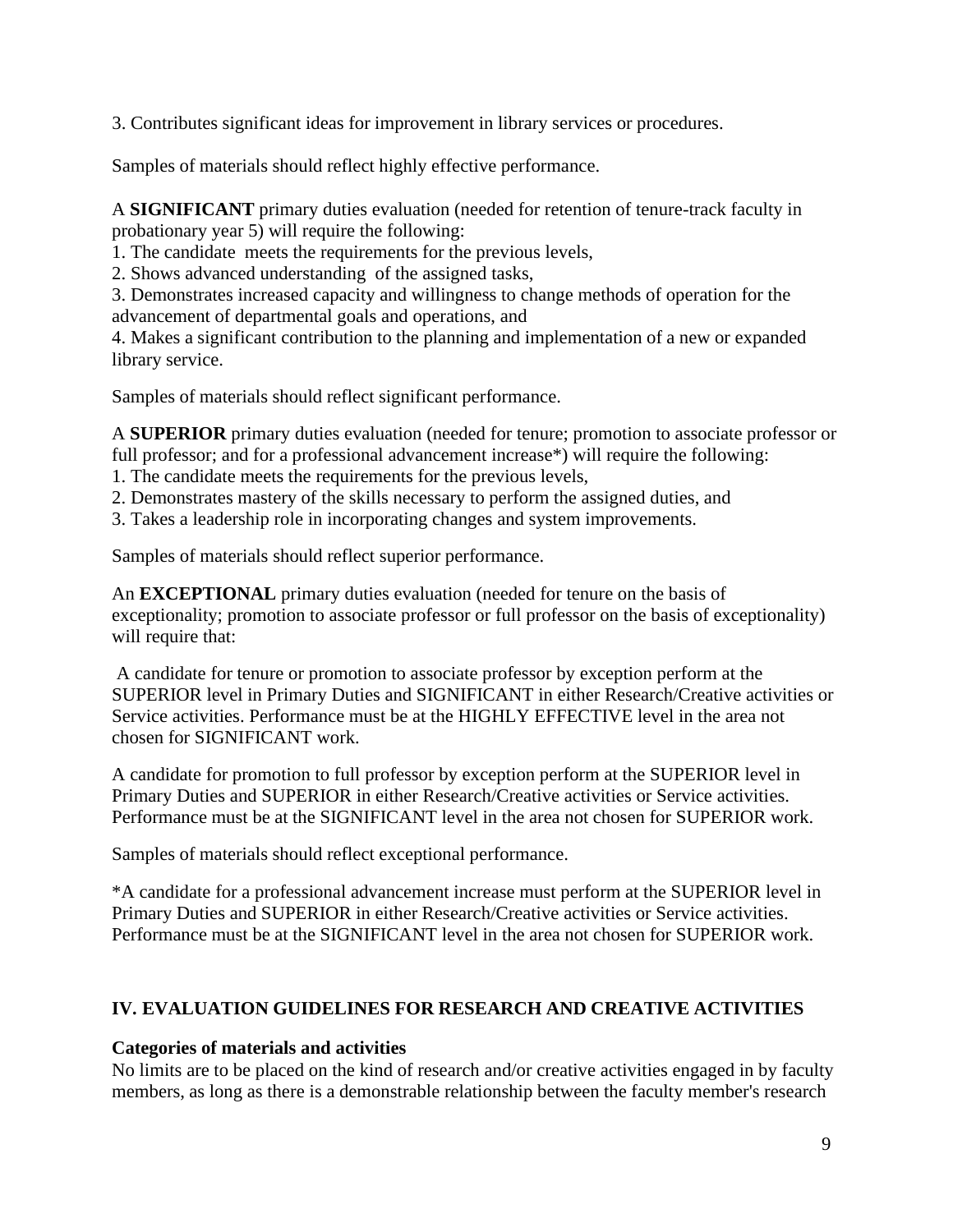and his/her academic discipline(s), whether librarianship, her/his subject discipline(s) or his/her area(s) of expertise.

According to the Contract, Article 19.1, pages 43-44, employees are required to meet the standards of the DAC, "which may include publication in academic journals, evidence of research, membership, or leadership in professional organizations, and developing or codeveloping funded grants or activities."

The activities listed within each category are meant to be illustrative of the kind of activities that may be considered in each category. The lists below are not meant to be either definitive or exhaustive. Each faculty member is encouraged to consult with a member of the DPC concerning his/her activities, their appropriate category ranking, and the appropriate type of documentation.

Portfolios submitted for retention, tenure, post-tenure review, promotion and/or PAI should include a summary of any professional development activities in the area of research/creative activity.

#### **1. Developmental Activities**

- a. Programs, presentations and other scholarly activities for community-based organizations
- b. Presentation at unit, college or university seminars
- c. Receipt of professional development grant
- d. Completing a literature review in a research-related area

#### **2. Scholarly Activities** (not included in Category 1)

a. Manuscripts in preparation: The acceptability of manuscripts in preparation and the appropriate documentation shall be determined by the DPC using the "Library and Instruction Services Unpublished Materials Evaluation Form." The Chair of the DPC may designate a referee in the same area of expertise to provide a written evaluation of the materials submitted in consultation with the faculty member.

b. Research in progress: The acceptability of research in progress shall be determined by the DPC in consultation with the faculty member. Where human subject research occurs, the written approval notice shall constitute documentation of ongoing and appropriate research activity. The Chair of the DPC may designate a referee in the same area of expertise to provide a written evaluation of the materials submitted in consultation with the faculty member.

c. Proposals or applications for external grants or fellowships: The acceptability of such proposals shall be judged by the DPC which may solicit the opinions of referees in the faculty member's discipline and/or area of expertise.

d. Presentations at local/state/regional professional meetings, or evidence that a proposal for presentation has been accepted at such a meeting.

e. Curate or organize a public or CSU exhibition

f. Original work in an anthology, encyclopedia, or scholarly edited volume of essays

g. Book indexer for a published work

- h. Discussant or panel chair at professional conference
- i. Invited presentation at a professional meeting that requires substantial preparation
- j. Edit a published scholarly work
- k. Edit a professional journal
- l. Edit proceedings of a professional conference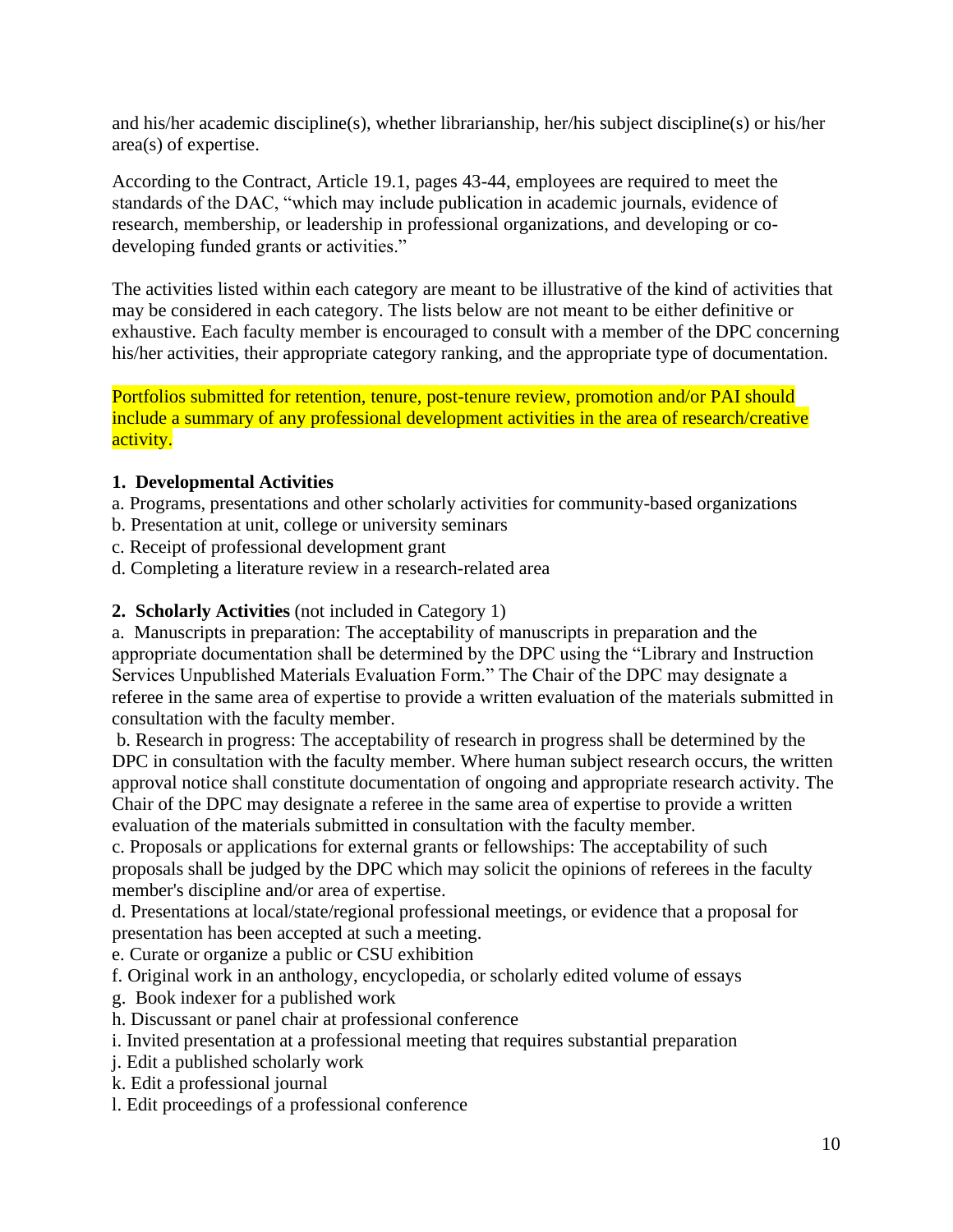m. Serves as a peer reviewer for granting agencies, publishers, or any other area in which a faculty member's expertise is recognized. Acceptable documentation shall consist of letters soliciting the faculty member's reviews.

n. Receipt of internal grant of \$2,500 or more

Documentation shall include copies of material and the "Evaluation Form" where appropriate.

# **3. Dissemination of Knowledge** (not included in Category 1-2)

- a. Publications in any venue not covered in Category 4
- b. Manuscripts submitted for consideration in peer- reviewed publications

c. Evidence that the faculty member's research/creative activity is regarded as significant within his/her discipline (indices, journal citation, professional letters referencing published work)

d. Substantive book reviews published in professional journals

e. Presentations, including poster sessions, at national or international professional meetings, symposia, conferences, and the like; or evidence that a paper has been accepted for presentation during the evaluation period in cases when the presentation will not take place until after the evaluation period

f. Exhibition, distribution, or performance of creative or original work

g. Receipt of professional award for scholarship

Documentation consists of an offprint of the published work, photocopies of the first page of an article or table of contents of a book as the publication appears in print.

## **4. Professional Publications** (not included in Category 1-3)

- a. Published book
- b. Original translation
- c. Peer-reviewed journal article
- d. Article published in appropriate professional journal
- e. Book chapter in an edited collection
- f. PI/Co-PI/Contributor on a successful competitive external research grant

Documentation shall conform to the guidelines in Category 3 unless otherwise specified.

#### **B. Relative Importance**

Research listed in Category 3 and 4 represent a higher level of scholarly achievement and is therefore weighed more heavily than the activities listed in categories 1 and 2.

#### **C. Evaluation of Research/Creative Activity**

a. Quality and professional stature of publications will be judged by the DPC

b. Consideration will be given only to work that can be documented according to the categories listed above during the evaluation period

c. Consideration will be given to the prestige of the conference or institution where a presentation is given

d. Evidence of professional/research development must be submitted to document the activities

e. Evidence must be submitted to document the awards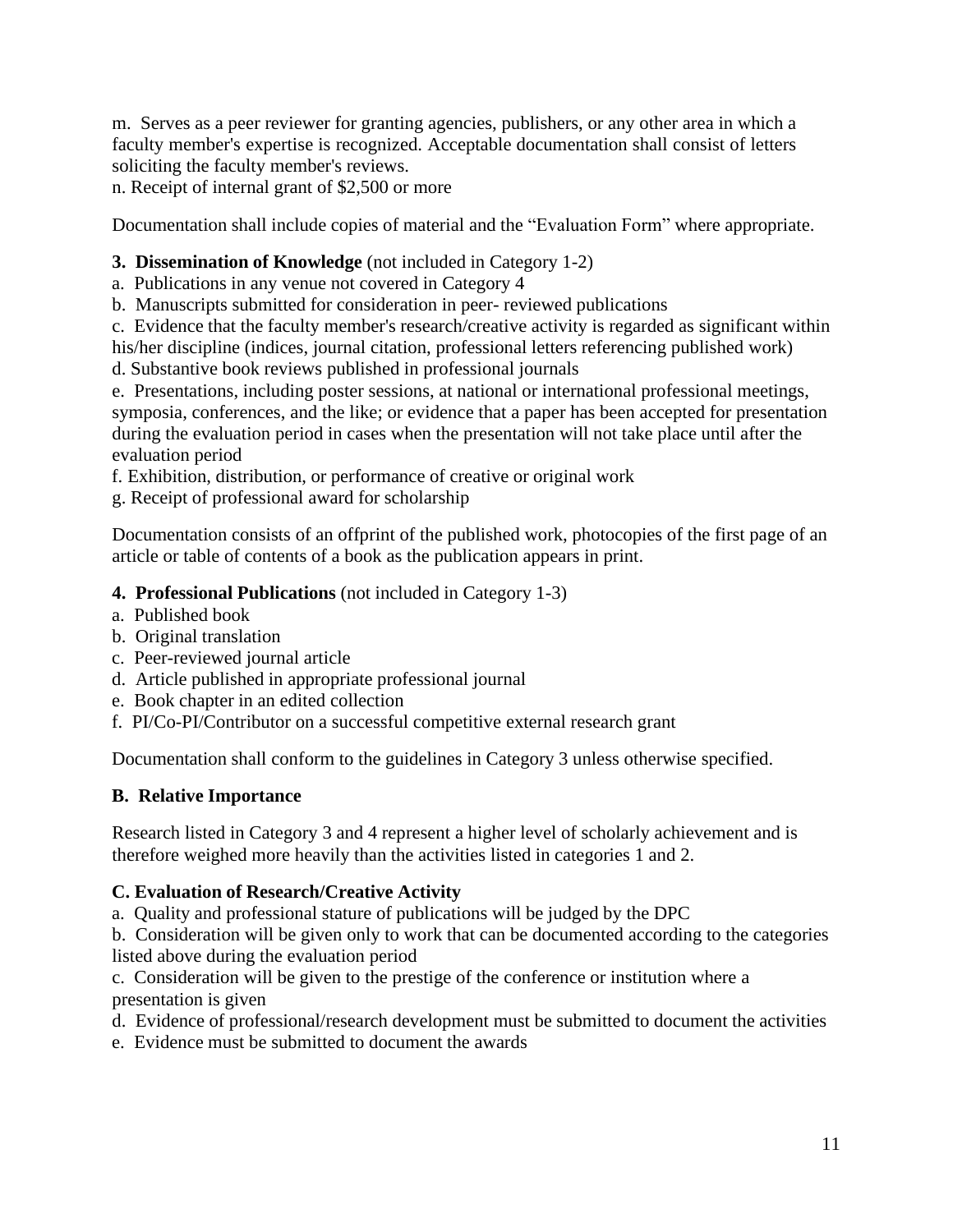#### **D. Guidelines for evaluations of research/creative activity**

Based on documented evidence presented for the criteria Categories 1-4, the candidate will be judged by the members of the DPC as to whether s/he has fulfilled the standard indicated for the appropriate category. The standards for evaluation are as follows:

**APPROPRIATE** (retention for year 1) – For retention, the candidate has initiated involvement in at least 1 activity.

**SATISFACTORY** (retention for year 2; promotion to assistant professor) - For retention, the candidate is involved in at least 2 research/creative activities; **for promotion to assistant professor**, the candidate is involved in at least 3 research/creative activities.

**HIGHLY SATISFACTORY** (retention for year 3) - For retention, the candidate is involved in at least 3 research/creative activities (one of which must be from categories 2, 3, or 4).

**EFFECTIVE** (retention for year 4) - For retention, the candidate is involved in at least 4 research/creative activities (one of which must be from categories 2, 3, or 4).

**HIGHLY EFFECTIVE** (retention for year 5) - For retention, the candidate is involved in at least 5 research/creative activities (two of which must be from categories 2, 3, or 4).

**SIGNIFICANT** (tenure; promotion to associate professor) - For tenure, the candidate is involved in at least 6 research/creative activities (three of which must be from categories 2, 3, or 4); **for promotion to associate professor**, the candidate is involved in at least 7 activities (three of which must be from category 2 or 3, one of which must be from category 4).

**SUPERIOR** (promotion to full professor and professional advancement increase\*) - For promotion, the candidate is involved in at least 8 research/creative activities (six of which must be from categories 2 or 3 and one of which must be from Category 4). **For a professional advancement increase**, the candidate should be involved in 8 research/creative activities (seven of which must be from categories 2, 3, or 4). It is expected that individuals will document a variety of activities.

**EXCEPTIONAL** (needed for tenure on the basis of exceptionality; promotion to associate professor or full professor on the basis of exceptionality):

A candidate for tenure or promotion to associate professor by exception must be rated at the SIGNIFICANT level in either Research/Creative activities or Service. Performance must be at the HIGHLY EFFECTIVE level in the area not chosen for SIGNIFICANT work.

A candidate for promotion to full professor by exception must be rated at SUPERIOR in either Research/Creative activities or Service. Performance must be at the SIGNIFICANT level in the area not chosen for SUPERIOR work.

\*A candidate for a professional advancement increase (PAI) must perform at the SUPERIOR level in Primary Duties and SUPERIOR in either Research/Creative activities or Service activities. Performance must be at the SIGNIFICANT level in the area not chosen for SUPERIOR work.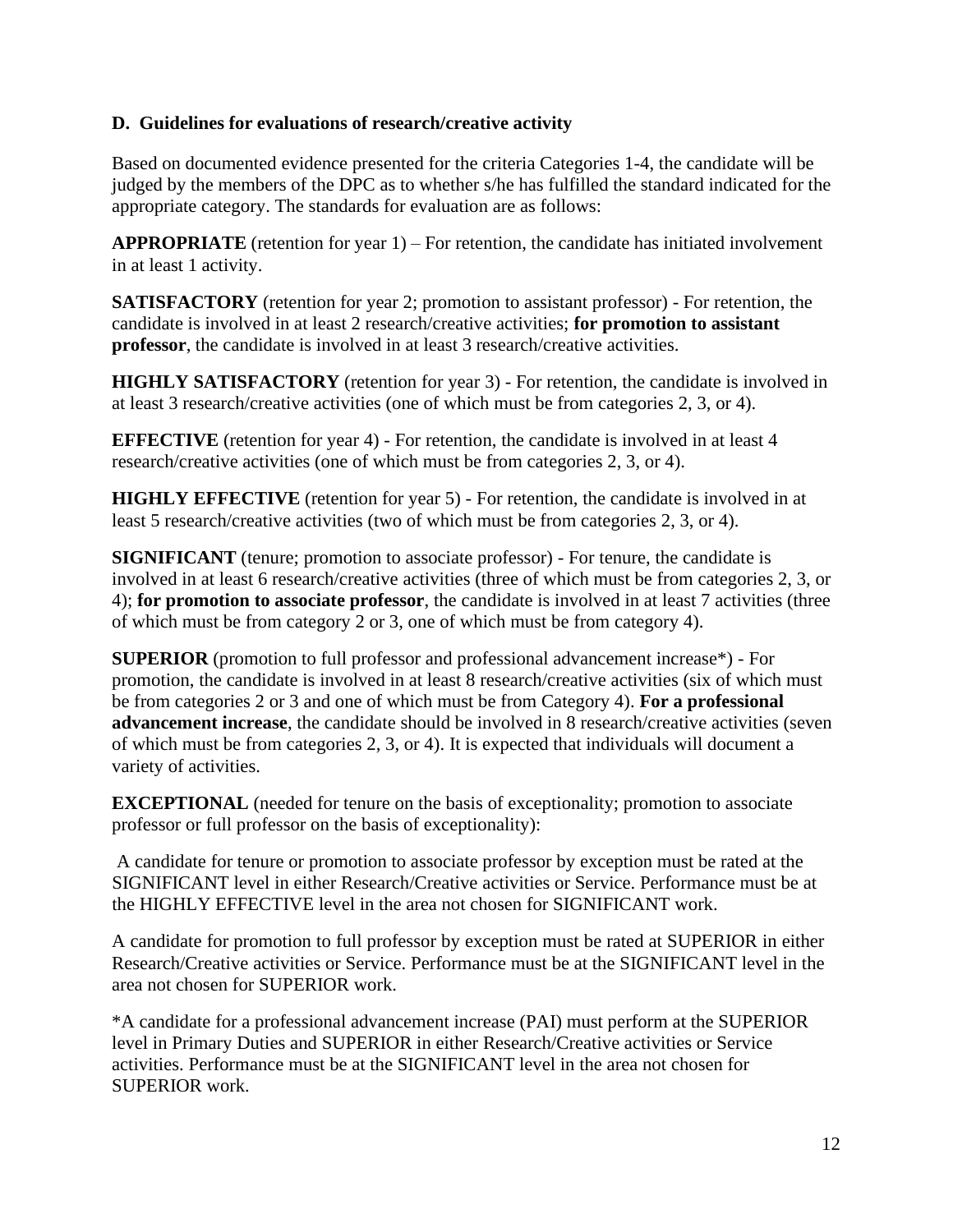# **V. EVALUATION GUIDELINES FOR SERVICE ACTIVITIES**

# **A. Areas of Consideration in Evaluating Effectiveness of Performance**

As stated in the Contract, Section 19.3.d(3), page 48, "Evaluation of the effectiveness of an employee's unit, college, university, community or professional service will include consideration of: extent and nature of leadership; degree of participation; quality and length of service; extent and nature of participation in professional organizations, except for presentations at professional conferences (see above, Section 19.3.c.(2)); extent and nature of national, state, or local recognition of service; and the relationship of the service to the employee's assigned responsibilities and to the University. Service activities for which an employee receives compensation will not be included for consideration."

Portfolios submitted for retention, tenure, post-tenure review, promotion and/or PAI should include a summary of any professional development activities in the area of service.

## **B. Relative Importance**

Service activities fall into four categories (unit, university, community, and professional). All the categories of service shall be of equal importance, except for community service that does not reflect the mission and goals of the university. Serving as an officer or in some other leadership role will be considered a more significant contribution than serving as a member of a committee. Care must be taken when evaluating service to consider the committee assignments and work available to the faculty member, the place of the faculty member in his/her professional development, and the nature of the faculty member's academic background. Recognition should be given to the fact that not every discipline lends itself to the same service opportunities, especially as these relate to community-based activities. It is also anticipated that the amount of service activities will vary from year to year.

# **C. Activities**

Activities that support the performance of service may be evidenced by, but are not limited to, the following:

1. Membership or leadership on unit, university, community, or professional committee, task force or board

- 2. Serving as advisor to student group or organization
- 3. Membership or leadership on the Faculty Senate or Senate Committee

4. Union leadership at the chapter or Local level or committee membership (if not assigned duties)

- 5. Preparing a report for assessment for the unit/division (if not compensated)
- 6. Preparing a report for accreditation/evaluation of another unit/division (if not compensated)
- 7. Organizing of colloquia, workshops, lectures, debates on campus
- 8. Fundraising for a Library unit or the University
- 9. Unpaid consulting or volunteer service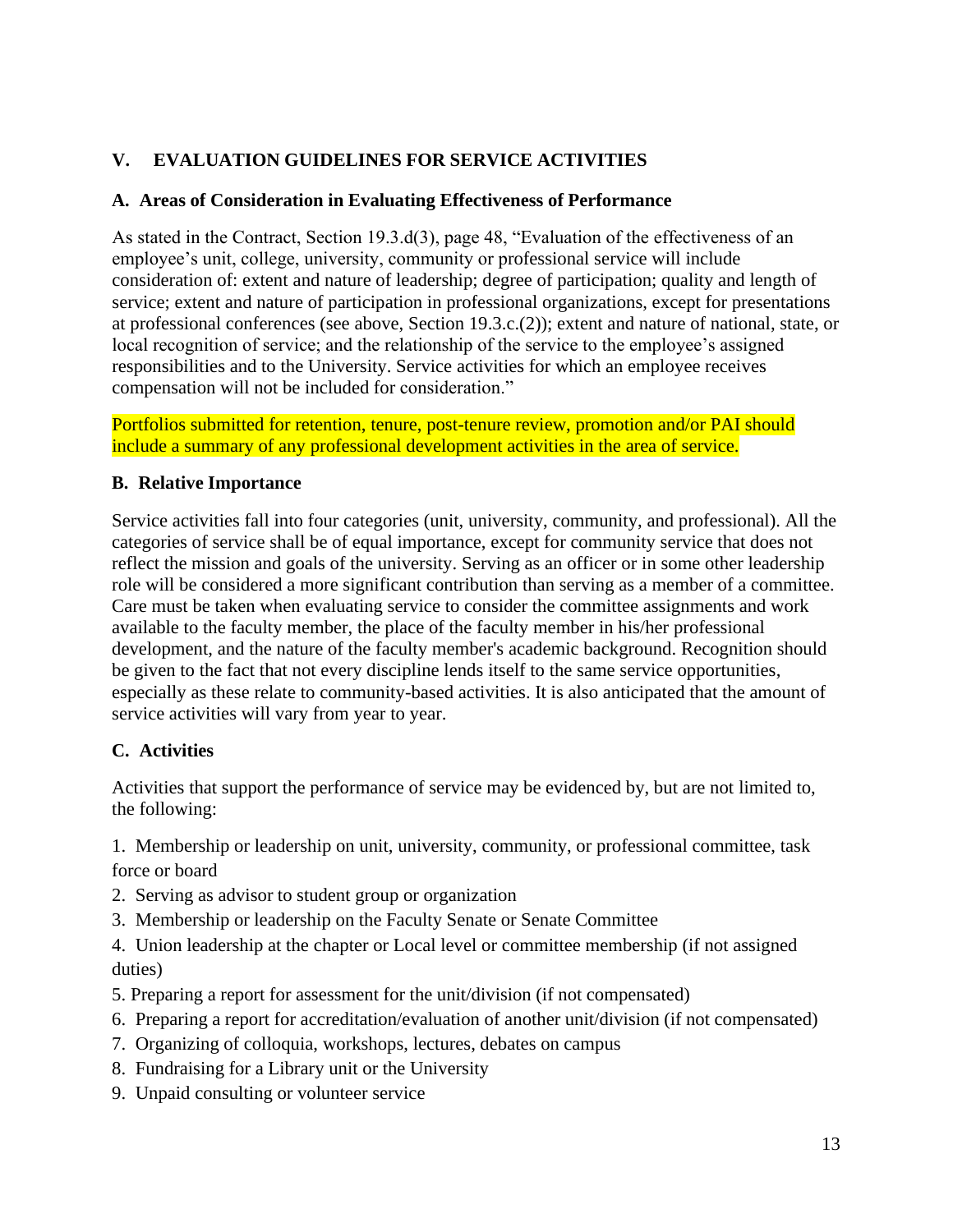10. Membership in a professional organization at the local, state, regional, national, or international level

11. Leadership in a professional organization at the local, state, regional, national, or international level

12. Any other necessary and appropriate type of service to the profession or the campus community.

# **D. Materials**

Materials that support the performance of service activities may be evidenced by, but are not limited to, the following:

- 1. Minutes of meetings or committee reports showing attendance and participation
- 2. Awards for service to the unit, university, community, or profession
- 3. Descriptions of one's service activities in newspaper articles, brochures, programs, etc.
- 4. Letters of appointment, gratitude, or commendation
- 5. Samples of work product
- 6. Other appropriate materials documenting performance of service activities

# **E. Performance standards for service activities**

Guidelines for evaluation of service: Based on documented evidence presented for the service activities listed in the portfolio, the candidate will be judged by the members of the DPC as to whether s/he has fulfilled the standard indicated for the appropriate category.

**APPROPRIATE** (retention for year 1) - The candidate has initiated involvement in at least 1 service activity.

**SATISFACTORY** (retention for year 2; promotion to assistant professor) - For retention, the candidate is involved in at least 2 service activities; for Promotion, the candidate is involved in at least 3 service activities, one of which must be at the Unit level of involvement.

**HIGHLY SATISFACTORY** (retention in year 3) - For retention, the candidate is involved in at least 3 service activities.

**EFFECTIVE** (retention in year 4) - For retention, the candidate is involved in at least 4 service activities.

**HIGHLY EFFECTIVE** (retention in year 5) - For retention, the candidate is involved in at least 4 service activities, at least 1 of which must be service to the university and 1 of which must be service **to the profession** at the local, state, regional, national, or international level.

**SIGNIFICANT** (tenure; promotion to associate professor) - The candidate is involved in at least 4 service activities, at least 2 of which must be service to the university and 1 of which must be service **in a professional organization** at the local, state, regional, national, or international level. For promotion to associate professor, the candidate must meet the criteria for tenure, and demonstrate leadership in at least one activity at the division or the university level. Leadership is demonstrated by holding an elected or appointed office, or by making a significant contribution to the work of the body.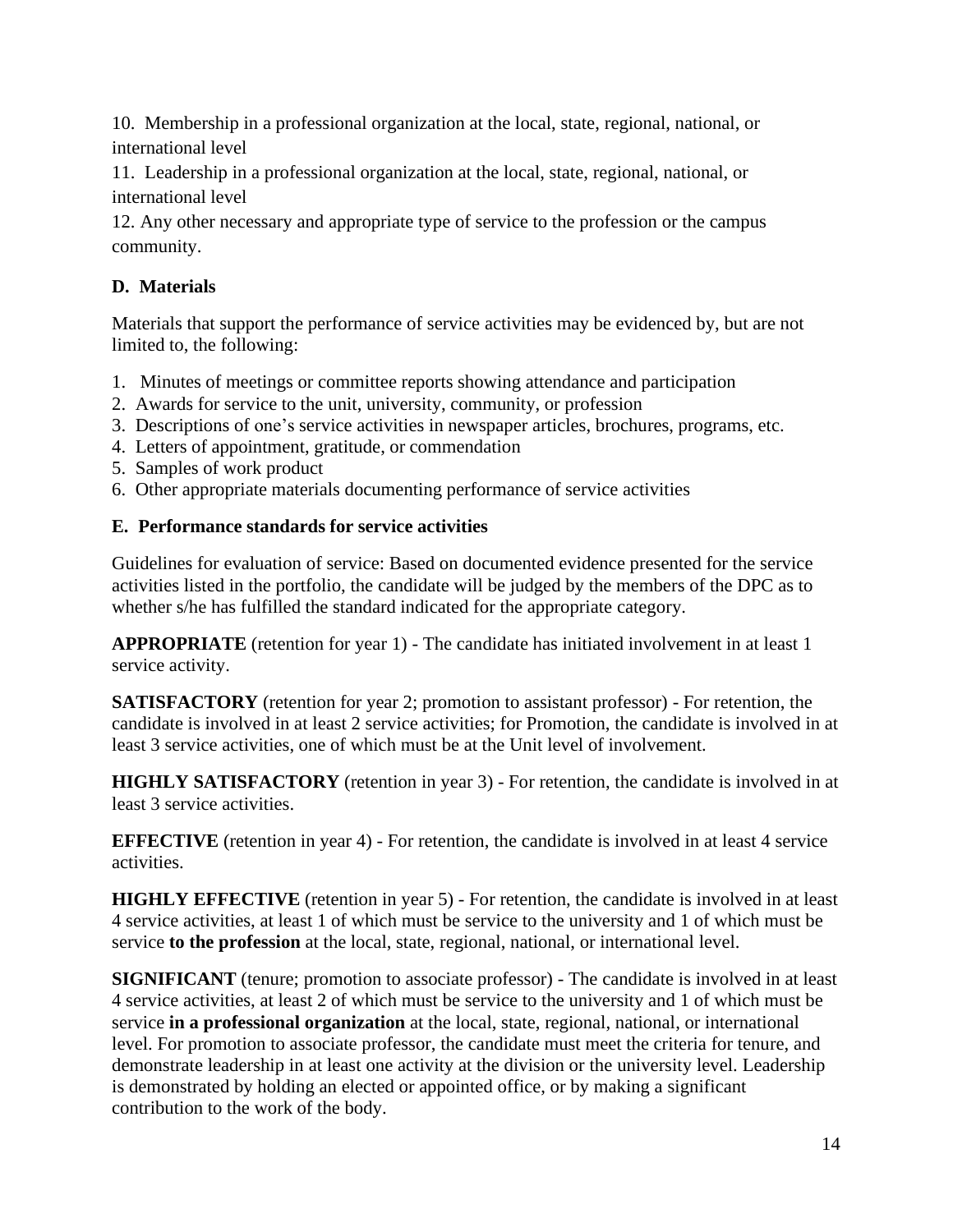**SUPERIOR** (promotion to full professor and professional advancement increase\*) - The candidate is involved in at least 5 service activities. At least 2 must be service to the university and 2 must be service in a professional organization at the local, state, regional, national, or international level. At least 1 of the activities must demonstrate leadership at the university level and 1 activity must demonstrate leadership in a professional organization at a national or international level.

**EXCEPTIONAL** (needed for tenure on the basis of exceptionality; promotion to associate professor or full professor on the basis of exceptionality):

A candidate for tenure or promotion to associate professor by exception must be rated at the SIGNIFICANT level in either Research/Creative activities or Service. Performance must be at the HIGHLY EFFECTIVE level in the area not chosen for SIGNIFICANT work.

A candidate for promotion to full professor by exception must be rated at SUPERIOR in either Research/Creative activities or Service. Performance must be at the SIGNIFICANT level in the area not chosen for SUPERIOR work.

\*A candidate for a professional advancement increase must perform at the SUPERIOR level in either Research/Creative activities or Service activities. Performance must be at the SIGNIFICANT level in the area not chosen for SUPERIOR work.

approved 3-30-09 approved 10-12-12 revised 2-12-21 amended 3-12-21

amended 5-10-21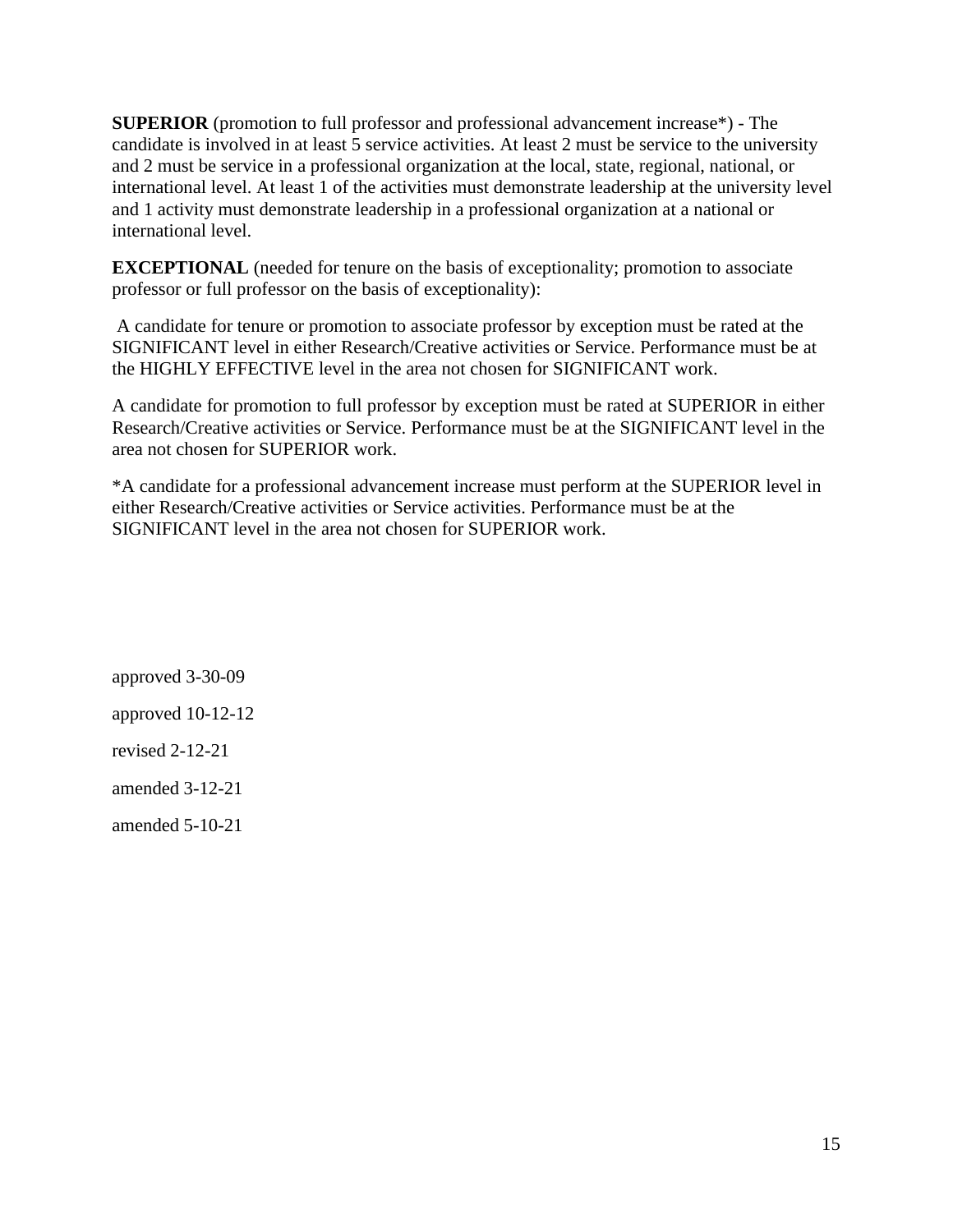# **APPENDIX A.**

*EVALUATION FORMS*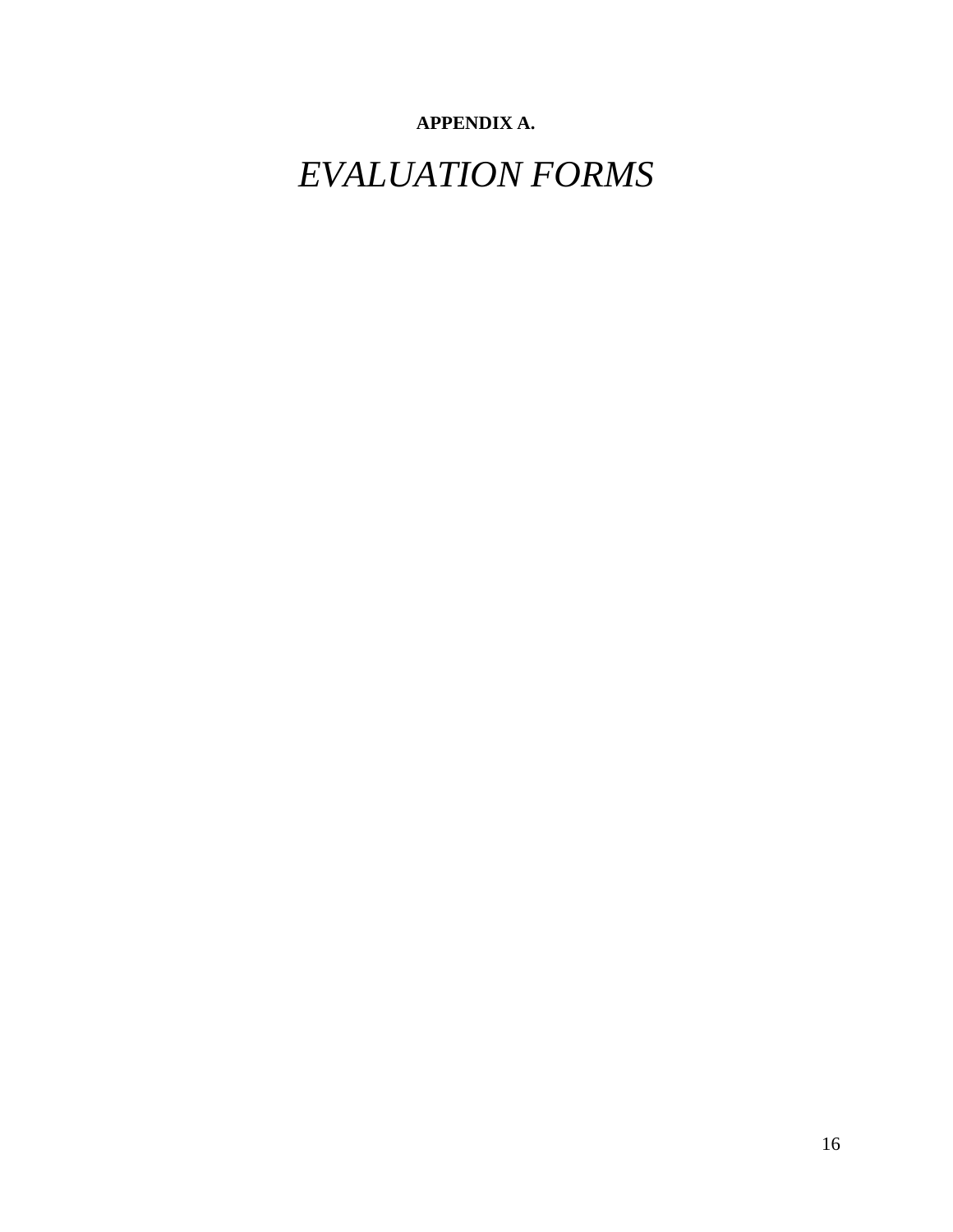# **LIBRARY AND INSTRUCTION SERVICES**

## *PRIMARY DUTIES PEER EVALUATION FORM*

# **FACULTY MEMBER EVALUATED**

Reason for Evaluation \_\_\_\_\_\_\_\_ Retention  $\frac{1}{\sqrt{1-\frac{1}{2}}\pi}$  Tenure Promotion to the Rank of Promotion to the Rank of PAI

**Brief Description of Materials Evaluated:**

Evaluated by

# **MATERIALS JUDGED**

| () SATISFACTORY<br>() APPROPRIATE<br>() SIGNIFICANT () HIGHLY<br>$()$ EFFECTIVE $()$ HIGHLY<br>( ) SUPERIOR<br><b>SATISFACTORY</b><br><b>EFFECTIVE</b> |
|--------------------------------------------------------------------------------------------------------------------------------------------------------|
|--------------------------------------------------------------------------------------------------------------------------------------------------------|

#### **WRITTEN COMMENTS**

Signature of faculty member evaluated Date